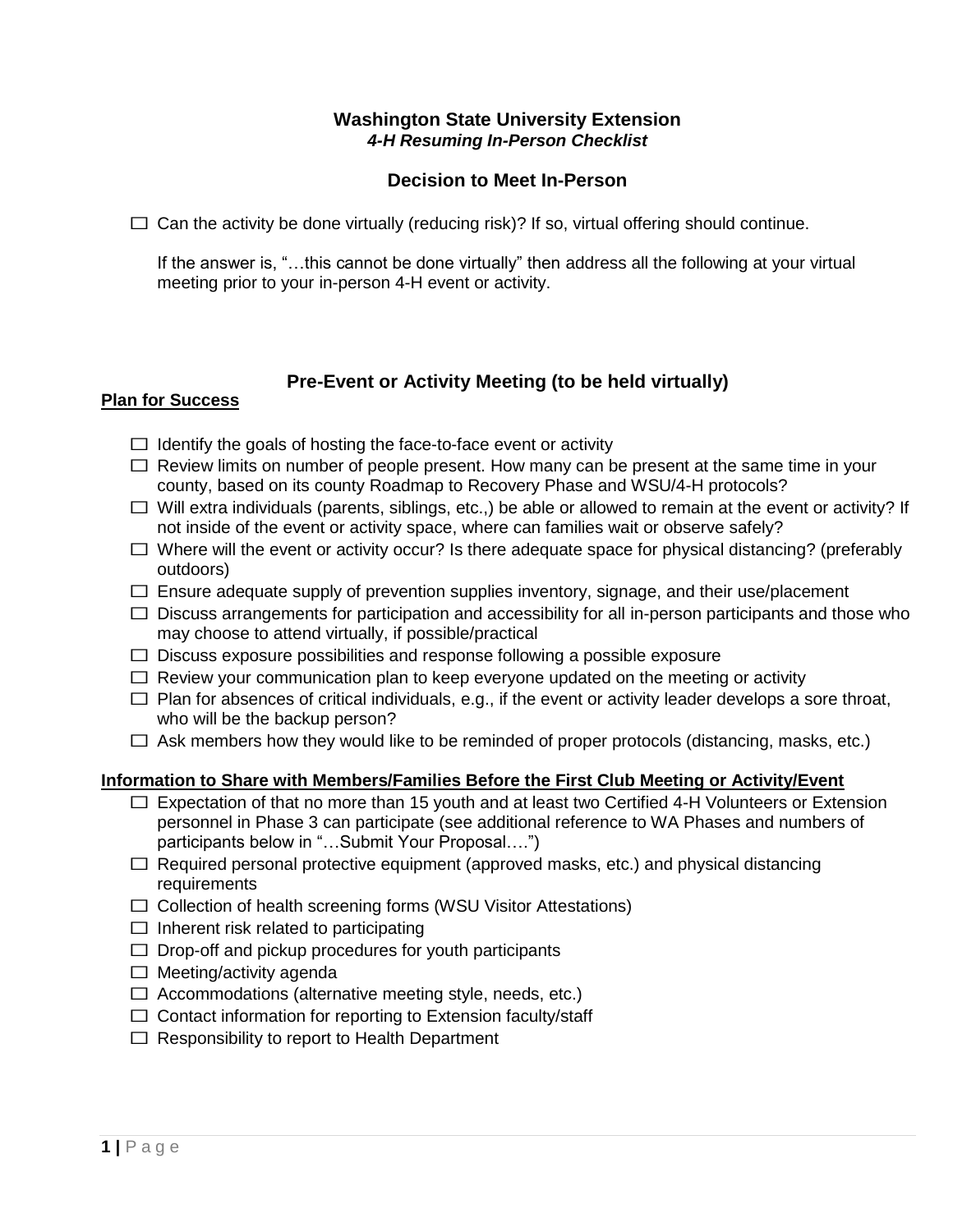# **Final Steps to Prepare for and Implement In-Person Event or Activity**

## **Complete and Submit Proposal for your Face-to-Face Activity or Event**

- ☐ Develop and write your face-to-face proposal in collaboration with your 4-H program staff. **Note:** attention to detail and thoroughness is necessary for a plan to be considered for approval at the County Director and WSU Extension levels.
- $\Box$  Submit the completed form to the county 4-H staff, for review and approval by the County Director at least 20 days prior to your event
- ☐ Within 10 days the County Director will review the document, and if approved, that person will send it to the WSU Assistant to the Extension Director, M J. Gaffney, and cc the State 4-H Program Leader, N. Deringer, for final review within 10 days or less (a total approval cycle of 20 days)

**Note:** The number of participants is guided by the Washington Phase of the county in which the event or activity is to occur. That is,15 participants and 2 4-H volunteers or staff in Phase 3 inside or outside; and 5 participants and 2 4-H volunteers or staff in Phase 2, outside only. This means that if a plan was approved with Phase 3 group sizing (15 participants + 2 4-H adult leads) and that county is moved back to Phase 2 before the approved 4-H event or activity occurs, *that the group size and plan must follow Phase 2 (*5 participants + 2 4-H adult leads) WSU WA State 4-H guidelines. In Phase 1, no face-to-face activities would be allowed.

#### **Review the "Resuming In-Person" Training Video (~15 minutes)**

- $\Box$  All adult volunteers involved in the in-person activity must complete this training video with a 4-H staff member, *before* the event or activity occurs
- □ *Optional:* Some counties may also request that involved youth, e.g., 12 and over, participate as well

#### **Planning/Setup Just Before the Event or Activity**

- $\Box$  Confirm the person(s) who will help everyone meet the standards during the event or activity, i.e., the compliance individual for the event or activity
- $\Box$  Ensure appropriate safety signage is in place (reach out to your 4-H office for assistance and visit the state 4-H Web site [https://extension.wsu.edu/4h/4-h-in-person-resources/\)](https://extension.wsu.edu/4h/4-h-in-person-resources/) which must include:
	- $\Box$  Stop the spread of germs
	- $\Box$  Handwashing
	- $\Box$  Demonstration of what 6 feet looks like
- $\Box$  Mark boundaries among/between participants' groups wherever possible
- $\Box$  Ensure activity, hand washing, and sanitation supplies are in place
- $\Box$  Discuss how you will continually monitor for signs and symptoms of COVID-19
- $\Box$  Identify space to safely isolate someone who exhibits symptoms at the event
- $\Box$  Confirm contact information for reporting to Extension faculty/staff

#### **Drop Off/Pick Up Process Considerations**

- $\Box$  Distance between families
- $\Box$  One-way auto and foot traffic flow
- $\Box$  Stagger arrival times to reduce congestion
- $\Box$  Hand washing or sanitizing gel immediately upon arrival
- □ Collect completed health screening form (WSU Visitor Attestation) before parent departure (have extra forms available)
- $\Box$  Determine who will pick up the youth